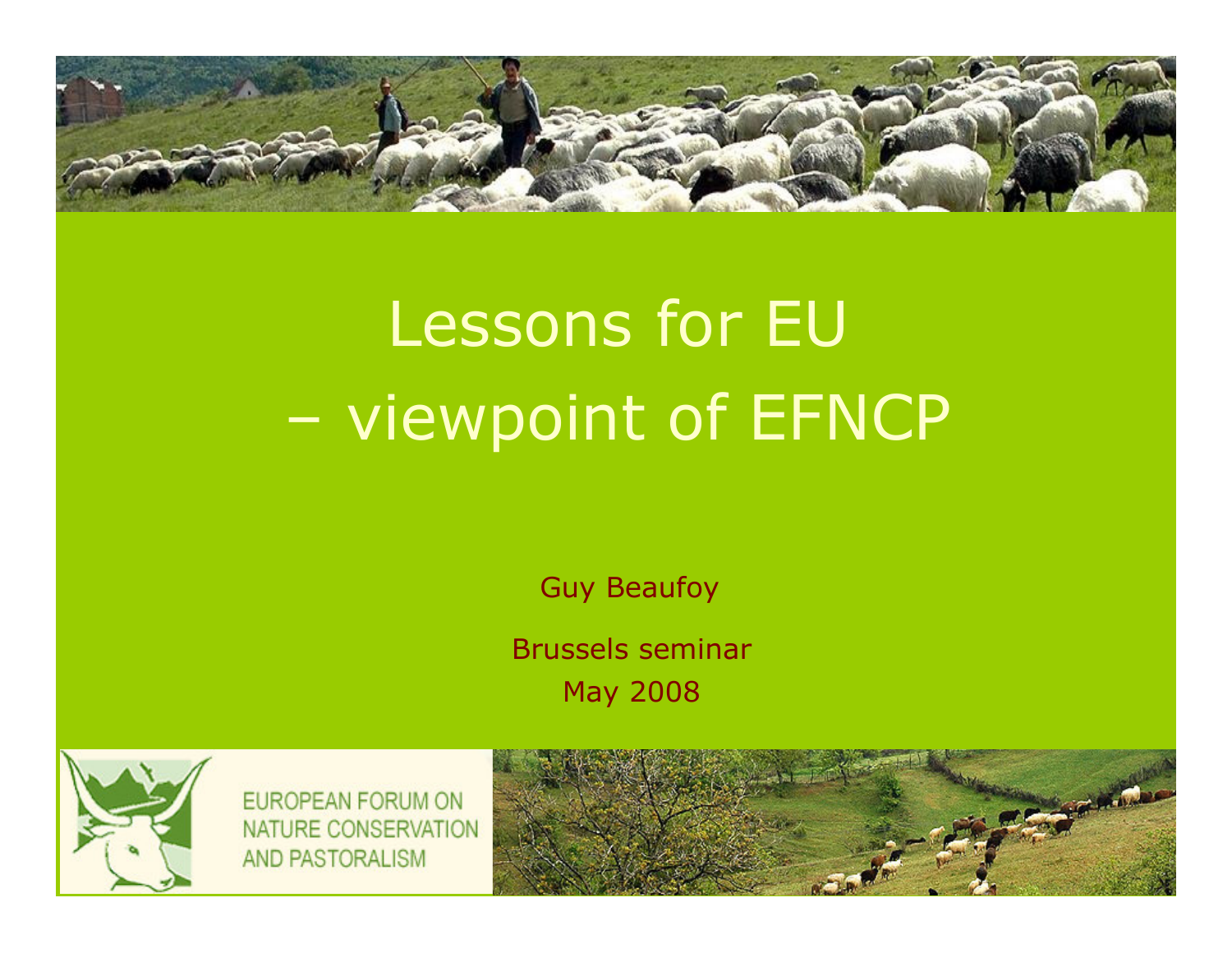# EU policy should be informed by local projects

- The entire "policy-making community" of the EU is quite removed from local realities.
- $\triangleright$  Local projects often reveal that policy theory and bureaucratic controls are poorly adapted to reality.
- $\triangleright$  Policy makers should not be tempted to brush<br>aside the complications revealed by local aside the complications revealed by local projects.
- $\triangleright$  The burden of integrating agriculture and environment must not be left to the farmer to resolve alone.

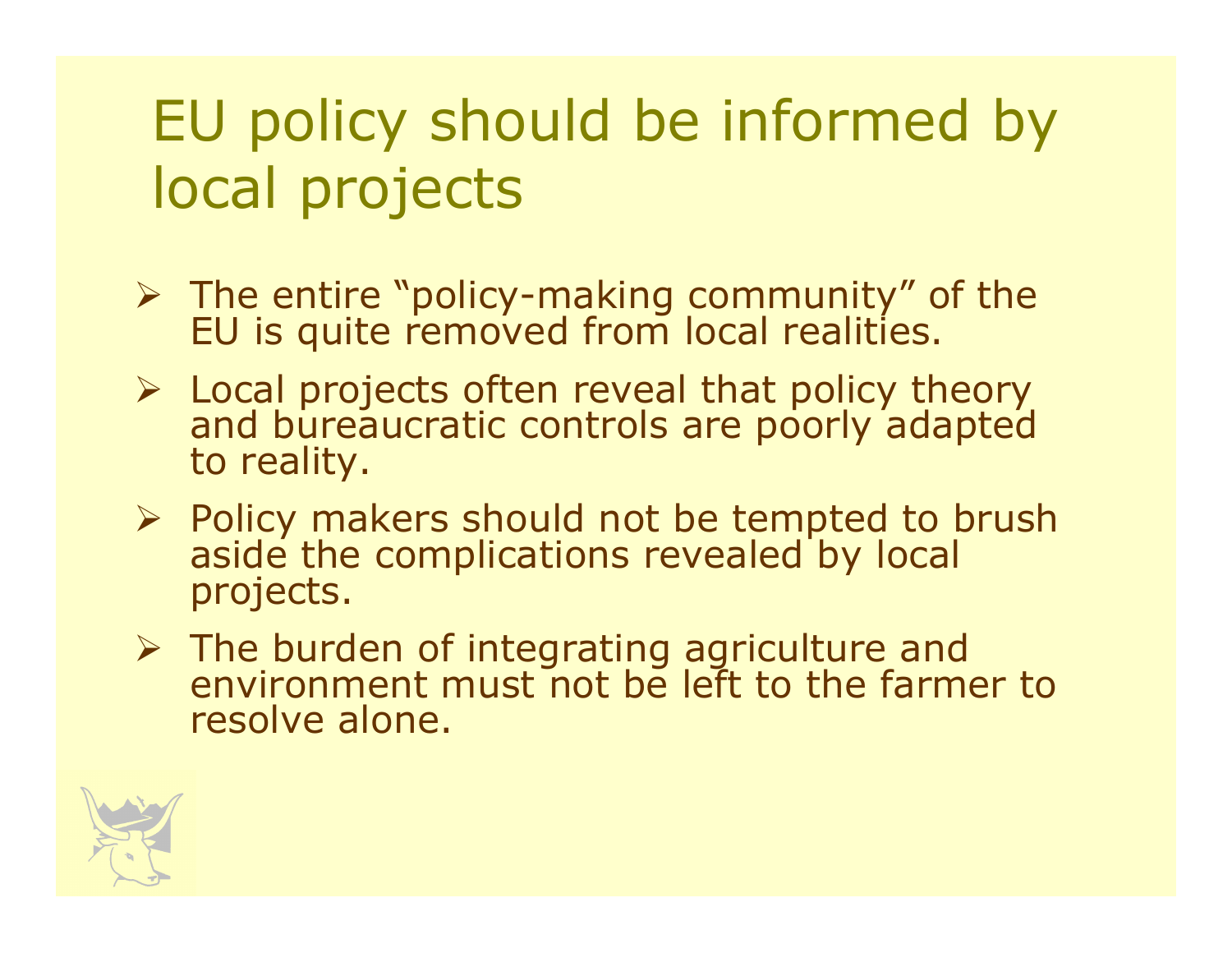## HNV farming in BG and RO faces many challenges, but also some encouraging examples.

- $\triangleright$  A lot of abandonment already has occurred in<br>Some areas A lot more is likely What is FU some areas. A lot more is likely. What is EU to do about it?
- Small-scale farm systems especially problematic. Not realistic to "fossilise" these landscapes. Is there a vision for the future?
- > Market opportunities (e.g. organic) generally Market opportunities (e.g. organic) generally taken up by larger, more intensive producers.<br>Very difficult for small, traditional farms.
- > But we also saw new HNV farmers taking advantage of abundance of low-cost land, and expectation of CAP support payments.

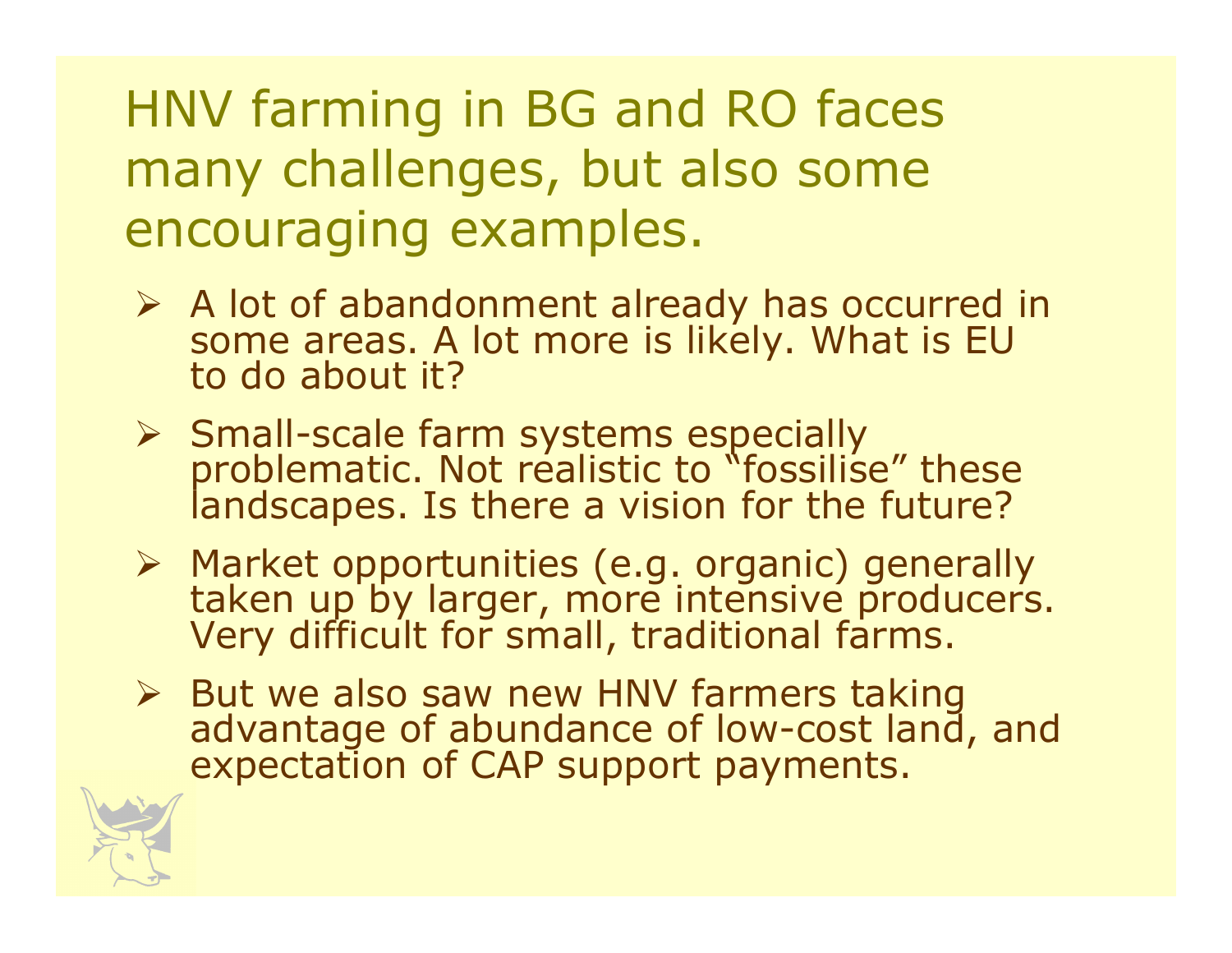## HNV policy responses in BG and RO are strong compared with EU15

- $\triangleright$  Transparency and dialogue with NGOs.
- Strong presence of HNV farming in RDP documents.
- $\triangleright$  Progress made with identification, maps.
- > Range of positive support measures (for<br>arazing mowing shaphards orchards) grazing, mowing, shepherds, orchards).
- $\triangleright$  Payments set at level to provide real incentive.
- Large areas covered by measures.

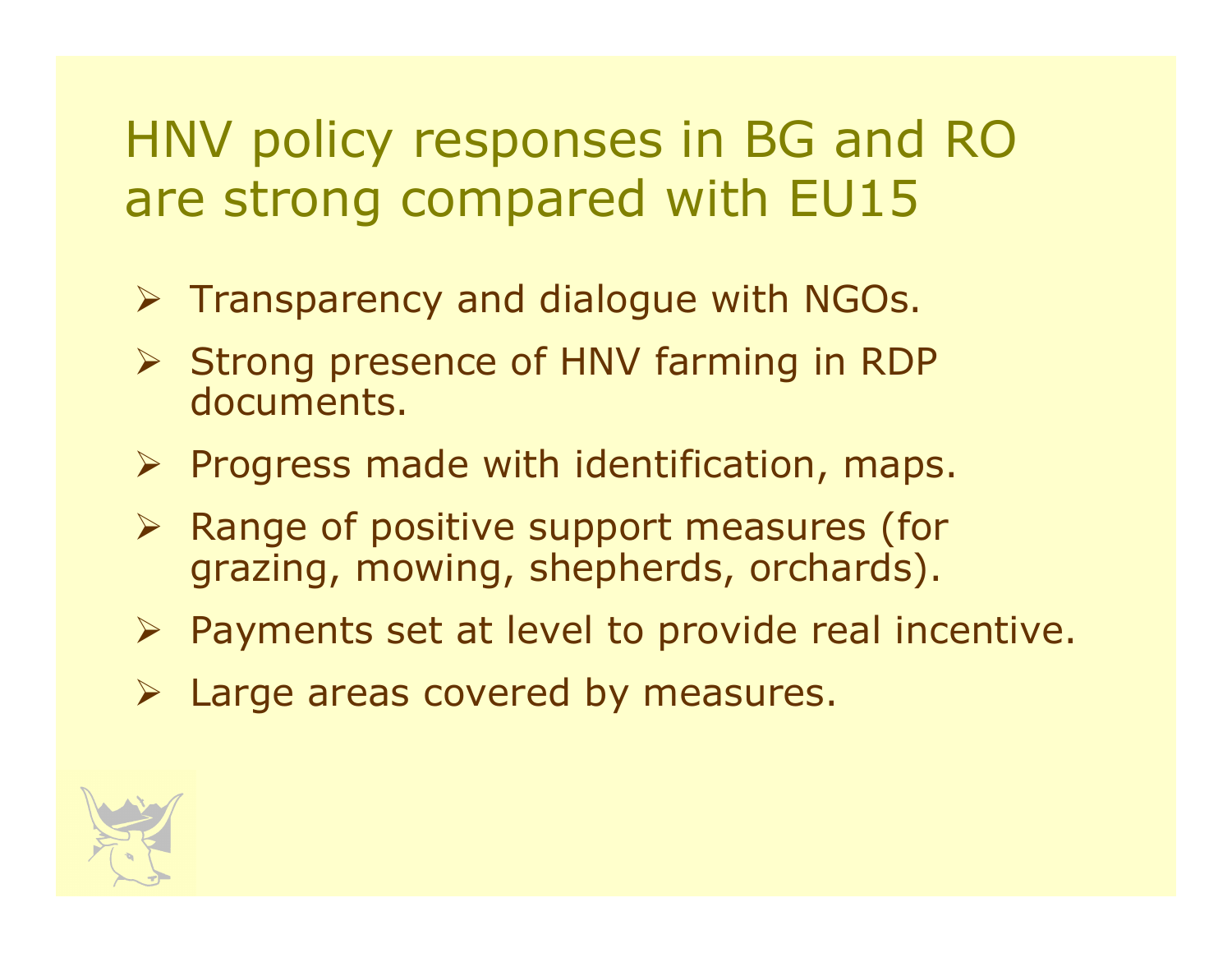#### But some significant issues to resolve:

- > Major gaps in support:
	- Geographical gaps due to targeting
	- Type 2 HNV farmland outside Natura 2000
	- A lot of land falling outside LPIS.
- $\triangleright$  Inadequate data on land and livestock<br>densities I PIS needs improvement densities – LPIS needs improvement.
- GAEC and scrub encroachment danger<br>of negative consequences for<br>biodiversity.
- Common land issues: over-stocking, shepherding, etc.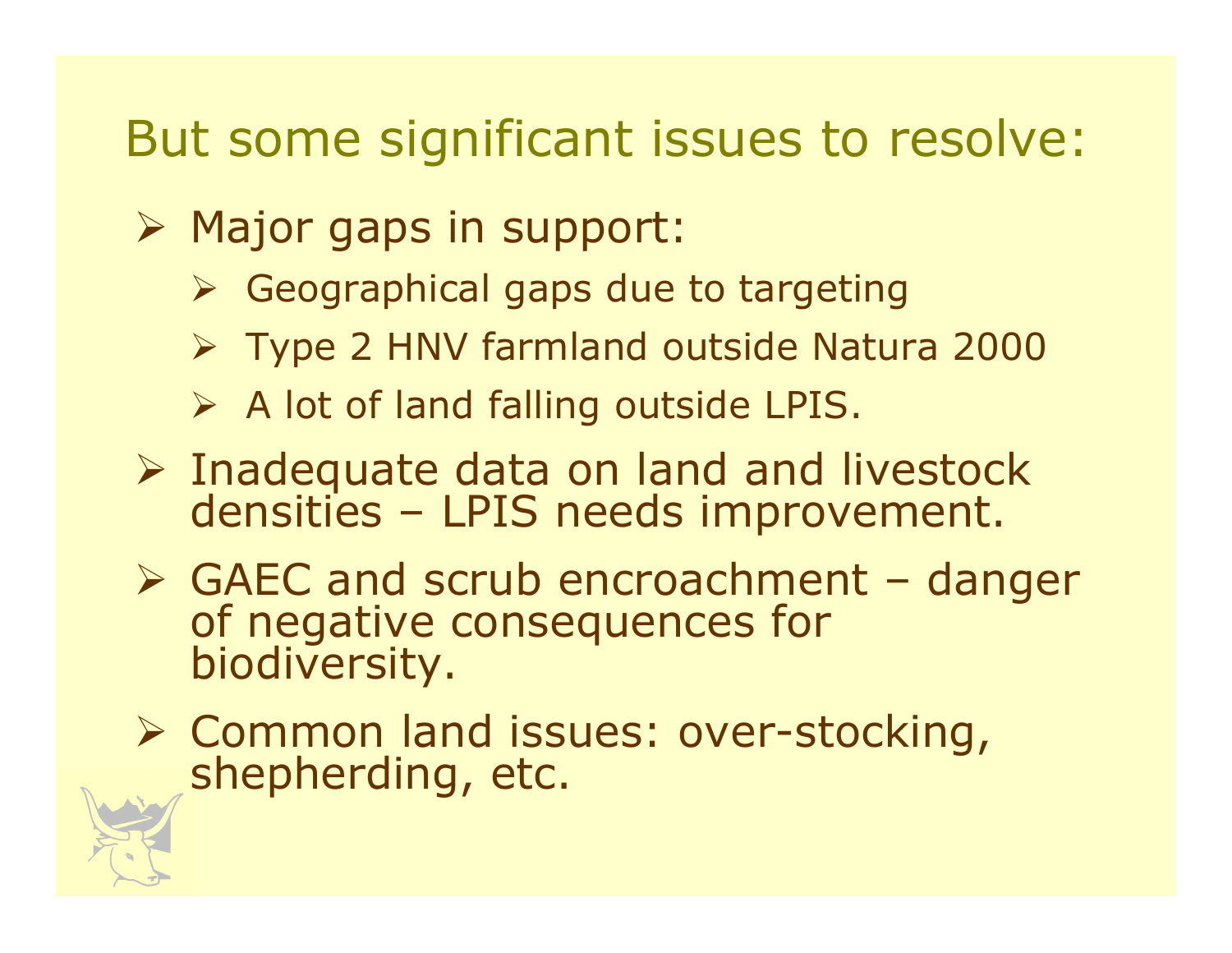### EU lessons

- $\blacktriangleright$
- Measures for HNV are available in CAP.<br>But how much and how well are they used? Who  $\blacktriangleright$ But how much and how well are they used? Who knows? How are RDPs evaluated for their HNV content?
- $\triangleright$  We see massive imbalances in the effort countries and<br>regions are making for HNV farming regions are making for HNV farming.
- Countries doing least for HNV are meanwhile providing more support for competitive, intensive farming. What should BG and RO think of this?
- EU needs to work out a more cohesive common<br>framework for addressing HNV farming commitm framework for addressing HNV farming commitments:
	- •Address "HNV barriers" existing in CAP
	- $\bullet$ Guidance on which measures to use and how
	- $\bullet$ Allocation of sufficient resources in proportion to needs
	- •Information on what each country is doing, or not doing

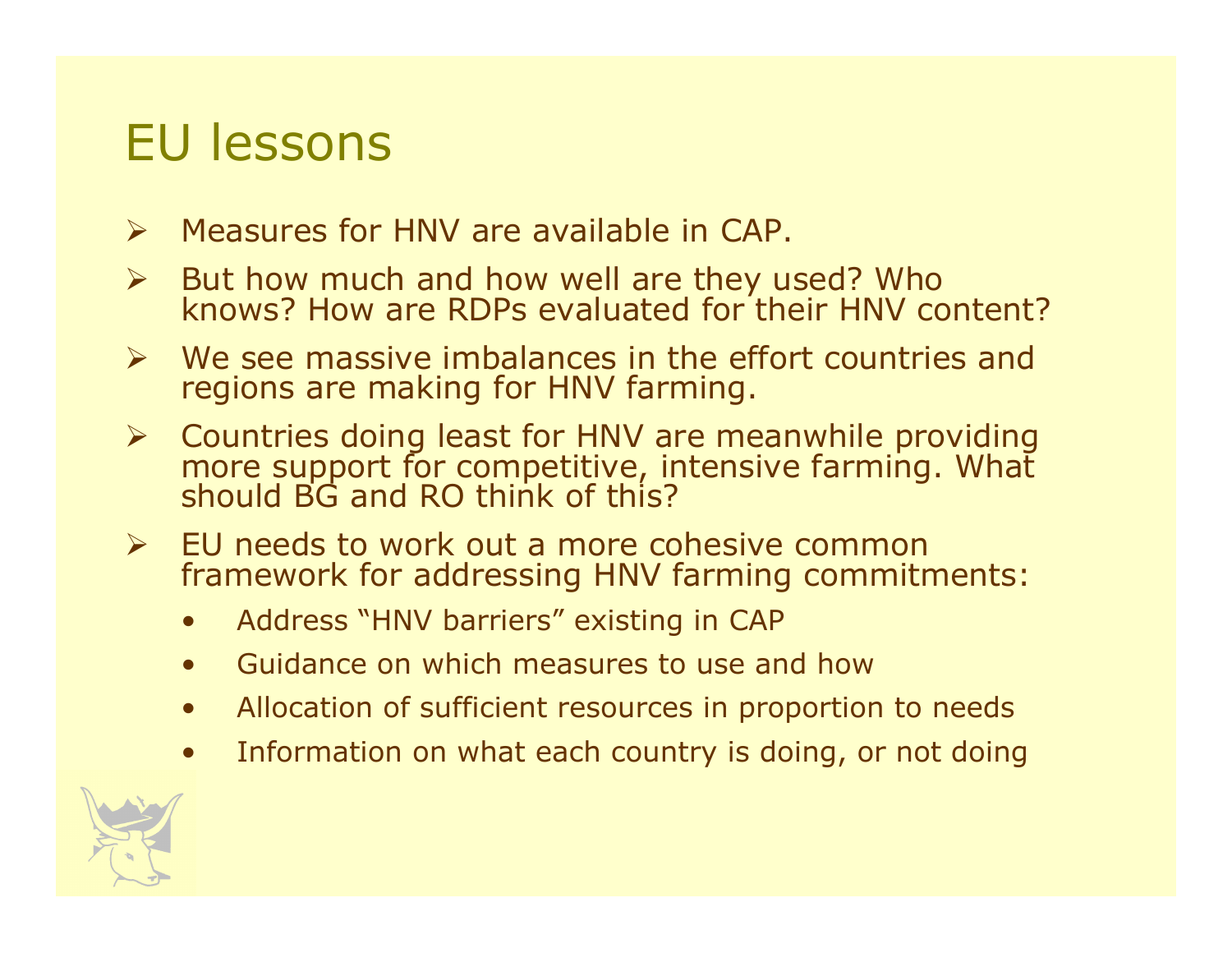# Maintaining HNV farming

Commission should make clear that aim is<br>borizontal support for HNN farming systems horizontal support for HNV farming systems. NO intention to create designated "HNV areas".

Two approaches are needed:

- Horizontal economic support for the types of farming that have been identified as HNV, such as lowintensity grazing.
- Local projects to tackle specific problems (economic, agronomic, conservation). For example, small-scale mosaic landscapes. Need Local Action Groups involving farmers. Axis 4?

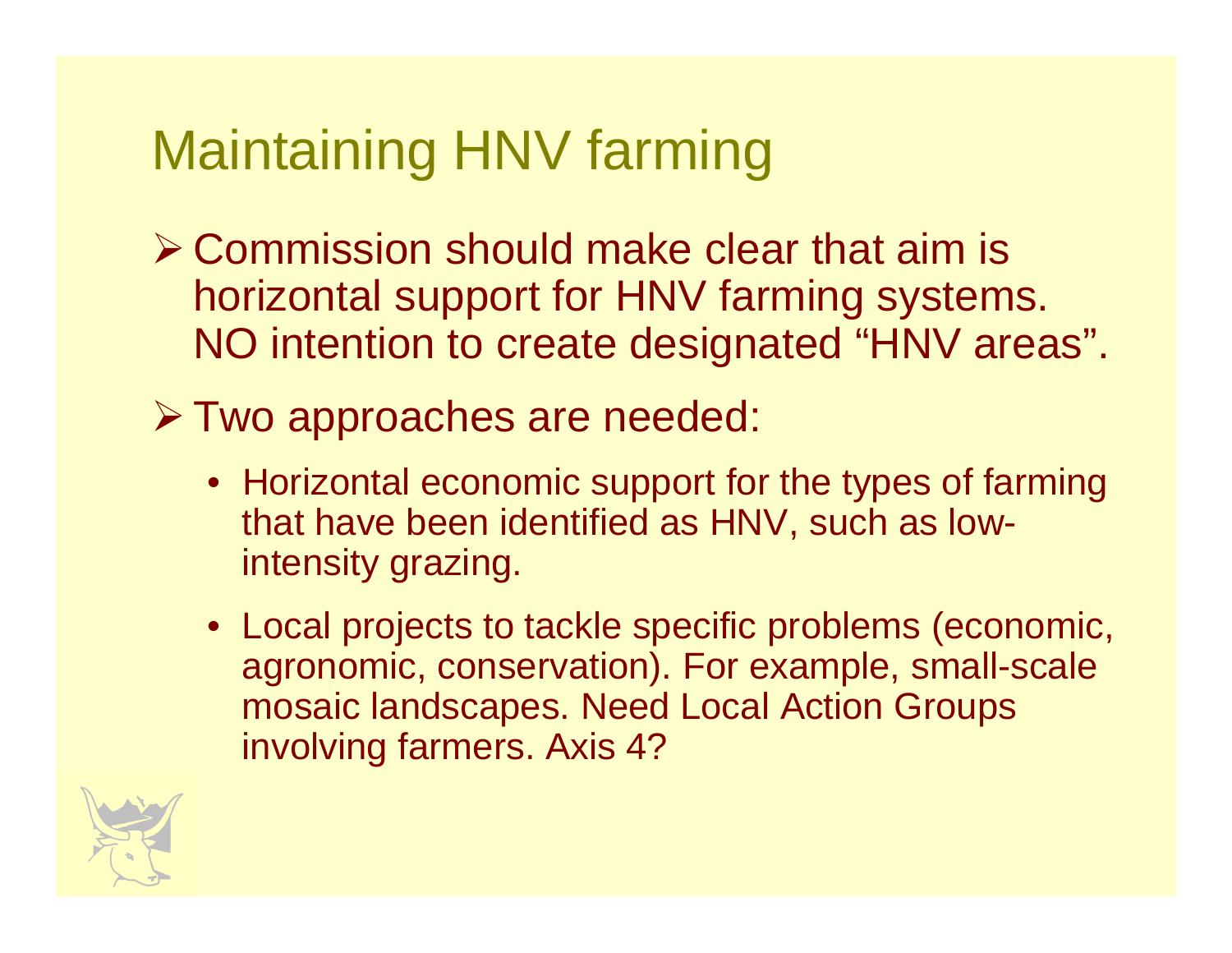#### Lessons concerning CAP measures

- Agri-environment needs clarifying: if it can be used to support existing activities, let everyone know.
- $\blacktriangleright$ Payment levels: are they enough to maintain the activity? Even for very small farms? And if not?
- Should payments be restricted to geographically defined areas? Is zoning good for biodiversity?
- Afforestation: only for arable land (except specific situations of habitat restoration).
- Axis 1 investment aid: is it really accessible for HNV farmers? Is a special measure needed?
- > Get ecology in CAP right: e.g. GAEC and bushes, concept of "permanent grassland".
- $\blacktriangleright$ Don't think development of wider, non-farm rural economy is the solution for biodiversity and land management. It is also part of the problem.